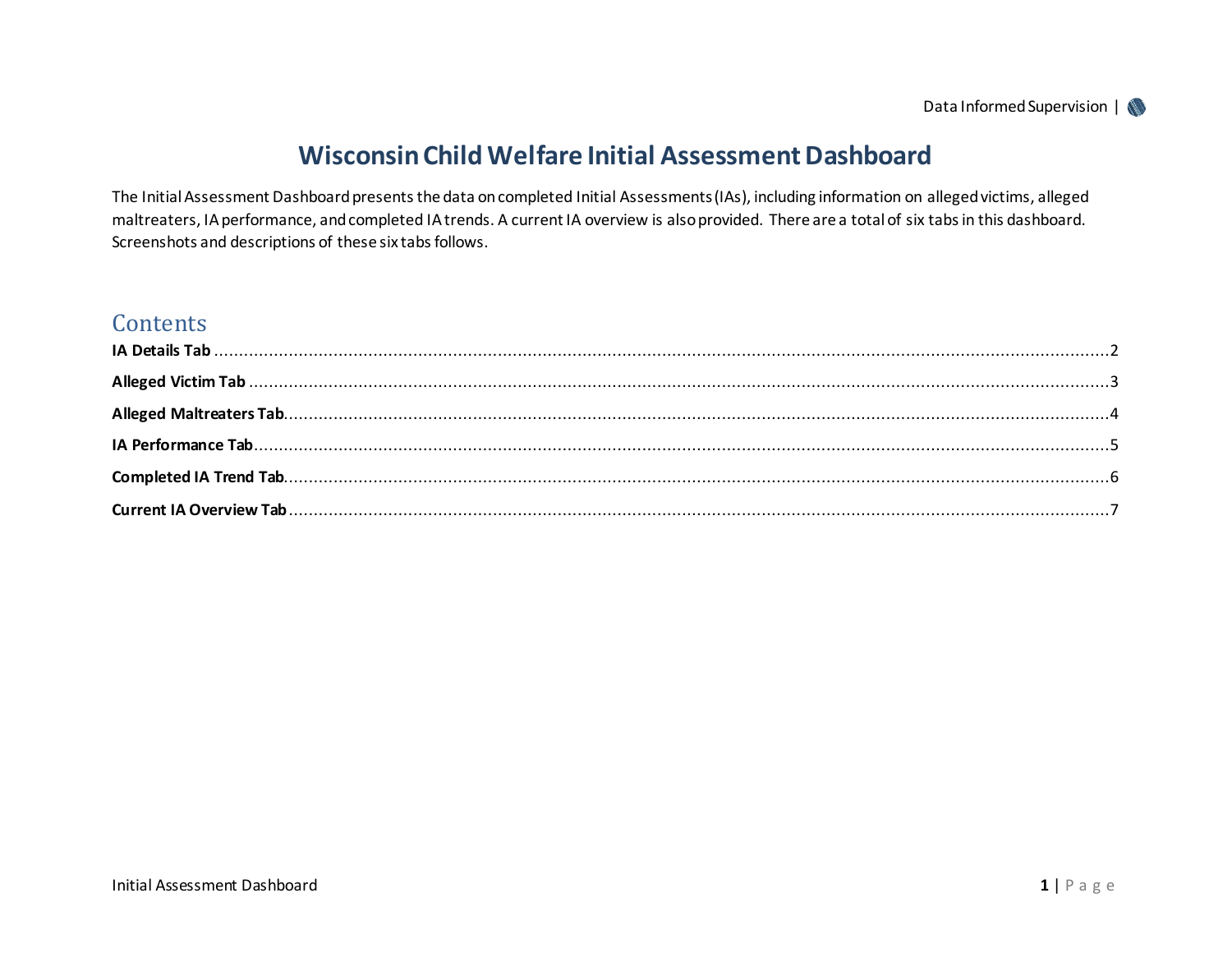## <span id="page-1-0"></span>**IA Details Tab**

The IA Details tab displays the count of IAs completed in the time period, and the figures below that show the timeliness of those IAs, the safety finding, and the overall IA substantiation finding. The briefcase icon provides the IA disposition decision. High-level allegation information is also provided.

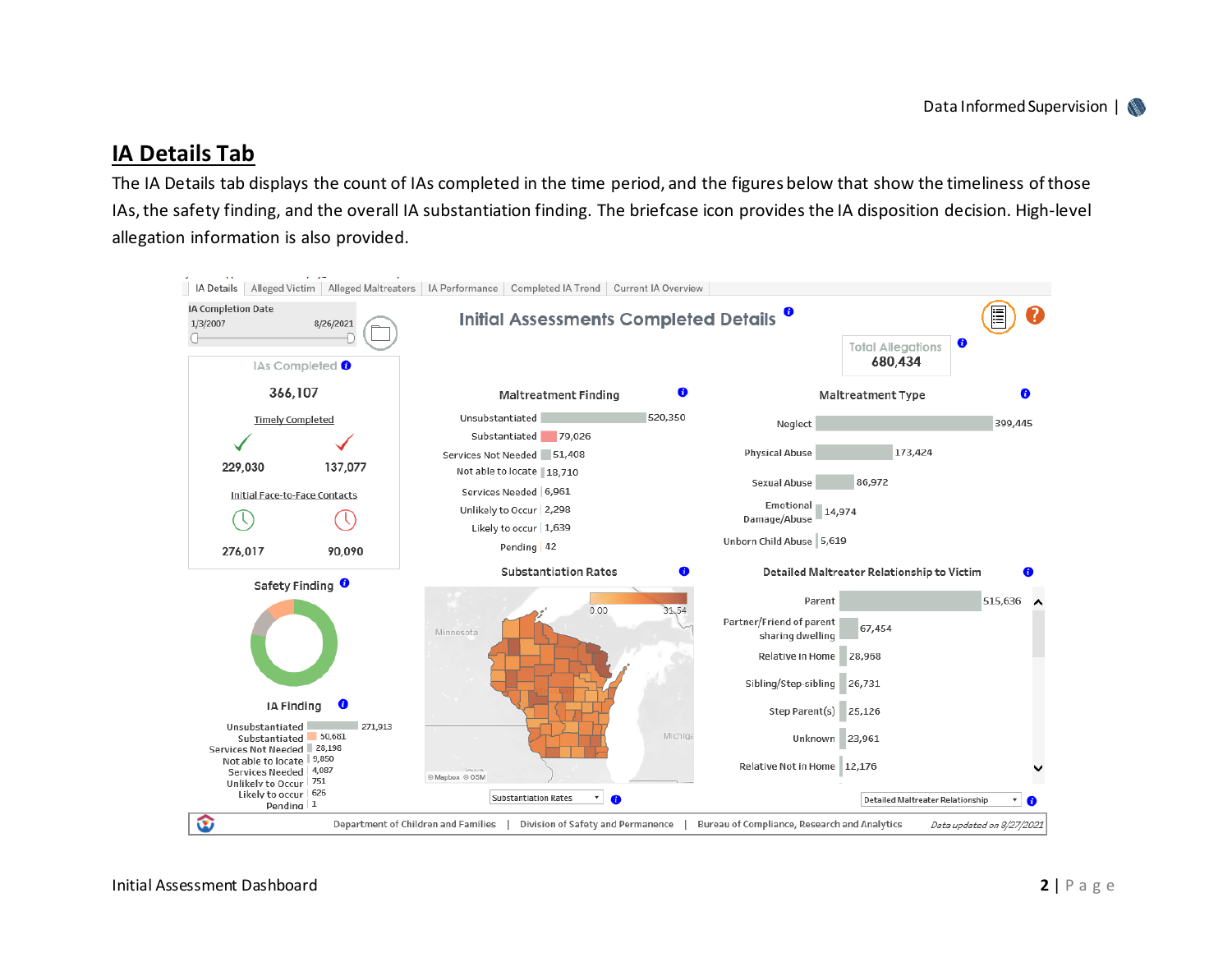# <span id="page-2-0"></span>**Alleged Victim Tab**

The Alleged Victim tab provides details about the alleged victims, including allegation and alleged victim demographic information.

| IA Details Alleged Victim   Alleged Maltreaters   IA Performance   Completed IA Trend   Current IA Overview |                                     |           |             |                                   |        |                                              |                                            |                                 |                           |         |  |
|-------------------------------------------------------------------------------------------------------------|-------------------------------------|-----------|-------------|-----------------------------------|--------|----------------------------------------------|--------------------------------------------|---------------------------------|---------------------------|---------|--|
| IA Completion Date<br>1/3/2007<br>8/26/2021                                                                 |                                     |           |             | Alleged Victim <sup>0</sup>       |        |                                              |                                            |                                 |                           |         |  |
| Alleged Victims/Allegations                                                                                 | IAs Completed<br>366,107            |           | CPS Reports | <b>Alleged Victims</b>            |        | Allegations                                  |                                            |                                 |                           |         |  |
| Alleged Victims                                                                                             |                                     |           | 388,871     | 310,053                           |        | 680,434                                      |                                            |                                 |                           |         |  |
|                                                                                                             |                                     |           |             |                                   |        |                                              |                                            |                                 |                           |         |  |
|                                                                                                             | Allegation Maltreatment Finding     | $\bullet$ |             |                                   | Gender | $\bullet$                                    |                                            | <b>Documented Disability</b>    | O                         |         |  |
| Unsubstantiated                                                                                             |                                     | 258,137   |             |                                   |        |                                              |                                            |                                 |                           |         |  |
| Substantiated                                                                                               | 62,576                              |           |             | Female                            | Male   | Unknown                                      |                                            |                                 | <b>Not</b><br>Documented  |         |  |
| Services Not Needed 36,111<br>Not able to locate 15,382                                                     |                                     |           |             | 153,960 148,084                   |        | 8,022                                        | 22,696                                     | 90,147                          | 197,266                   |         |  |
| Services Needed 5,814                                                                                       |                                     |           |             |                                   |        |                                              |                                            |                                 |                           |         |  |
| Unlikely to Occur 2,028                                                                                     |                                     |           |             |                                   |        |                                              |                                            |                                 |                           |         |  |
| Likely to occur 1,337                                                                                       |                                     |           |             |                                   |        |                                              |                                            |                                 |                           | 6       |  |
| Pending 36                                                                                                  |                                     |           |             | Age Group                         |        | ➊                                            |                                            | <b>Primary Race</b>             |                           |         |  |
|                                                                                                             | <b>Maltreatment Type</b>            | 0         | Age 0-3     |                                   |        | 106,290                                      |                                            | White                           |                           | 177,619 |  |
|                                                                                                             |                                     |           |             |                                   |        |                                              | Black/African American                     |                                 | 80,832                    |         |  |
| Neglect                                                                                                     |                                     | 216,720   | Age 4-7     |                                   |        | 102,510                                      |                                            | Not Documented 34,153           |                           |         |  |
| <b>Physical Abuse</b>                                                                                       | 120,875                             |           | Age 8-11    |                                   | 85,079 | American 11,527<br>Indian/Alaska             |                                            |                                 |                           |         |  |
|                                                                                                             |                                     |           |             |                                   |        |                                              |                                            | Asian 5,492                     |                           |         |  |
| Sexual Abuse                                                                                                | 66,830                              |           | Age 12-15   |                                   | 71,132 |                                              |                                            | Native<br>473<br>Hawaiian/Other |                           |         |  |
| Emotional<br>Damage/Abuse                                                                                   | 13,654                              |           | Age 16+     | 29,540                            |        |                                              |                                            | Hispanic                        |                           | 0       |  |
| Unborn Child Abuse 5,031                                                                                    |                                     |           | Age Unknown | 8,341                             |        |                                              | Not Hispanic<br>Not Documented<br>Hispanic | 67,330<br>32,174                |                           | 210,600 |  |
| ☜                                                                                                           | Department of Children and Families |           |             | Division of Safety and Permanence |        | Bureau of Compliance, Research and Analytics |                                            |                                 | Data updated on 8/27/2021 |         |  |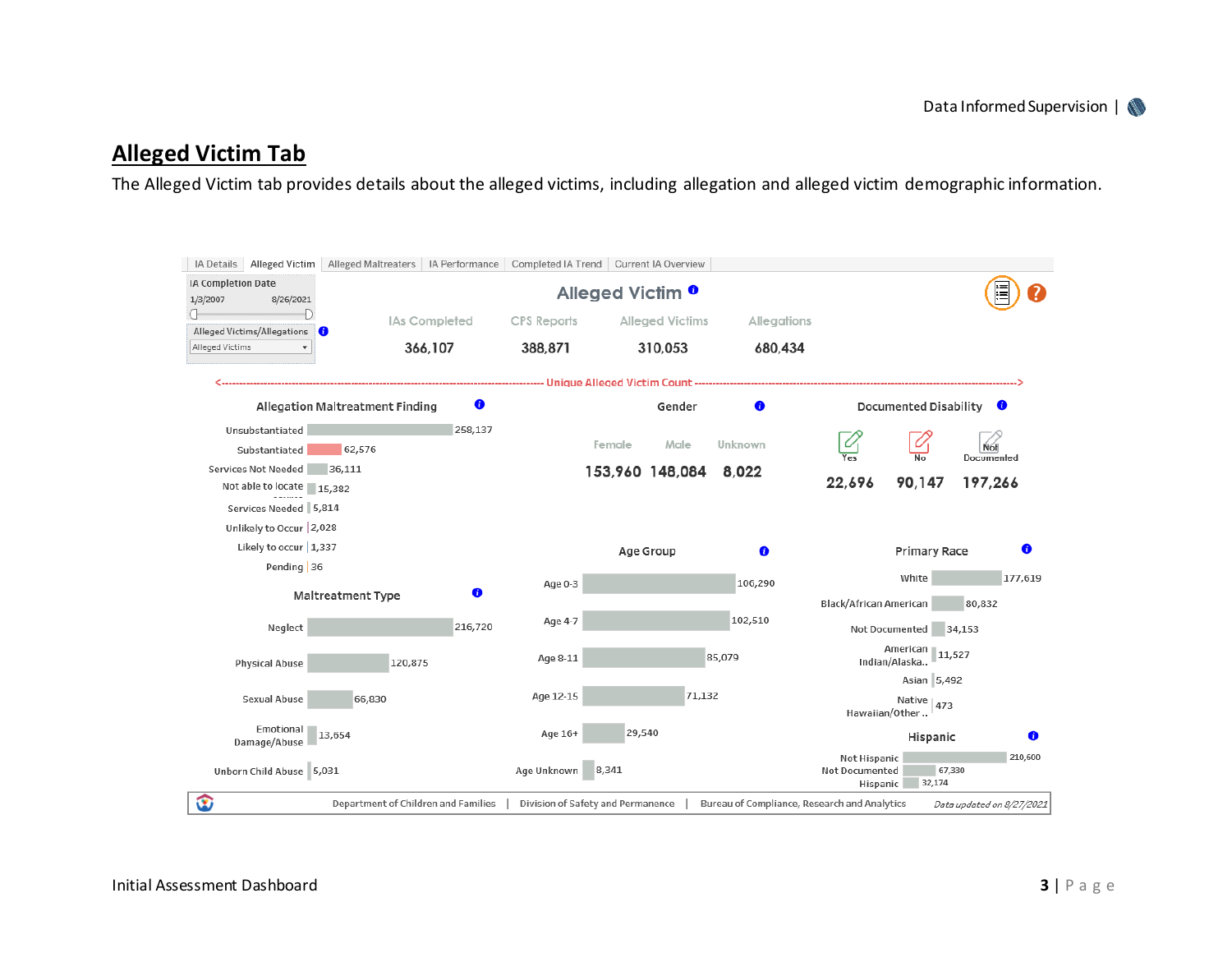#### <span id="page-3-0"></span>**Alleged Maltreaters Tab**

The Alleged Maltreaters tab is a replica of the alleged victim tab, but with a lens on the alleged maltreater showing their demographics and allegation information.

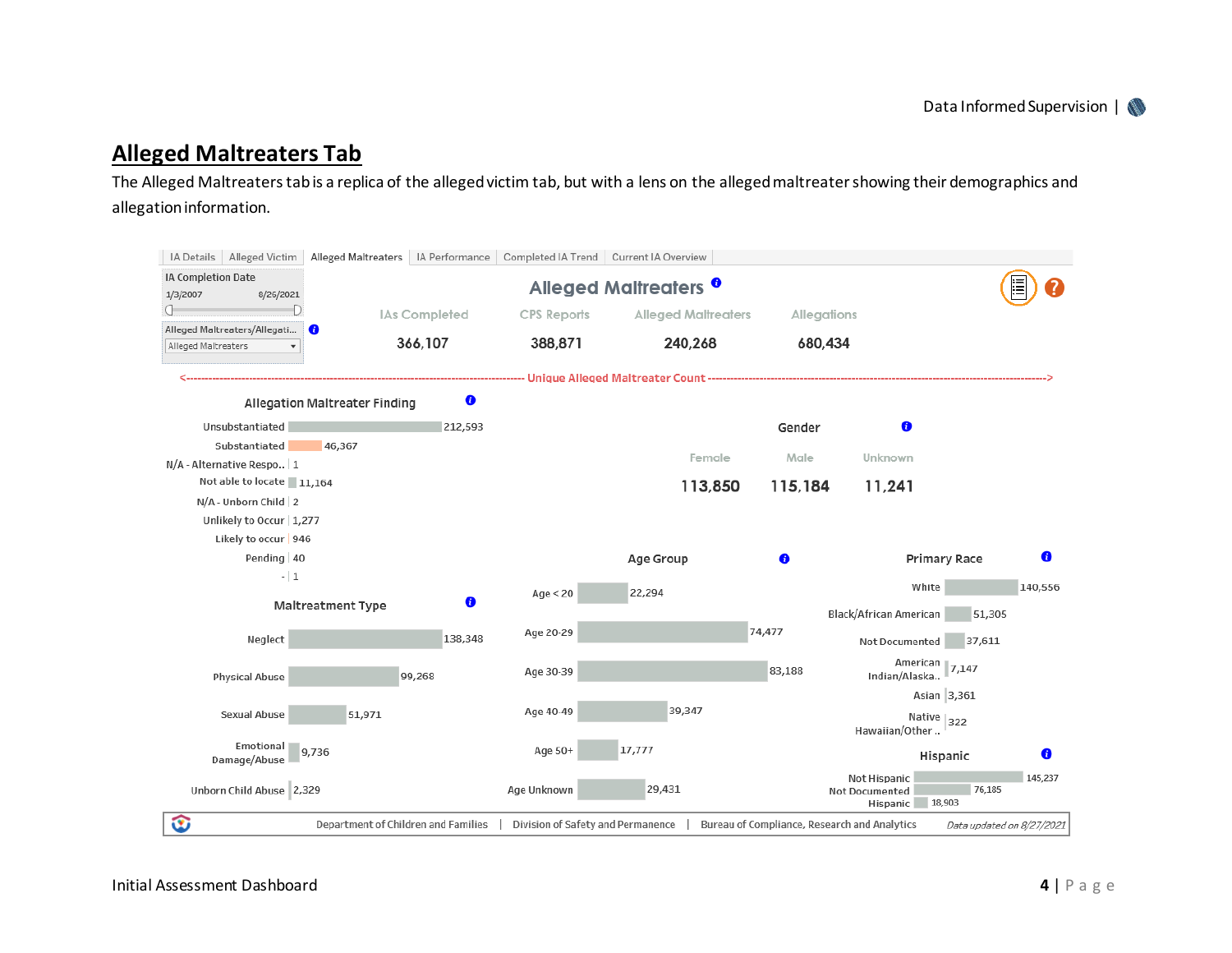### <span id="page-4-0"></span>**IA Performance Tab**

The IA Performance tab provides the total number of IA's approved within the date slider, the total number completed on time, and how many IAs had a timely face-to-face contact. The figures below provide a means of comparing counties.

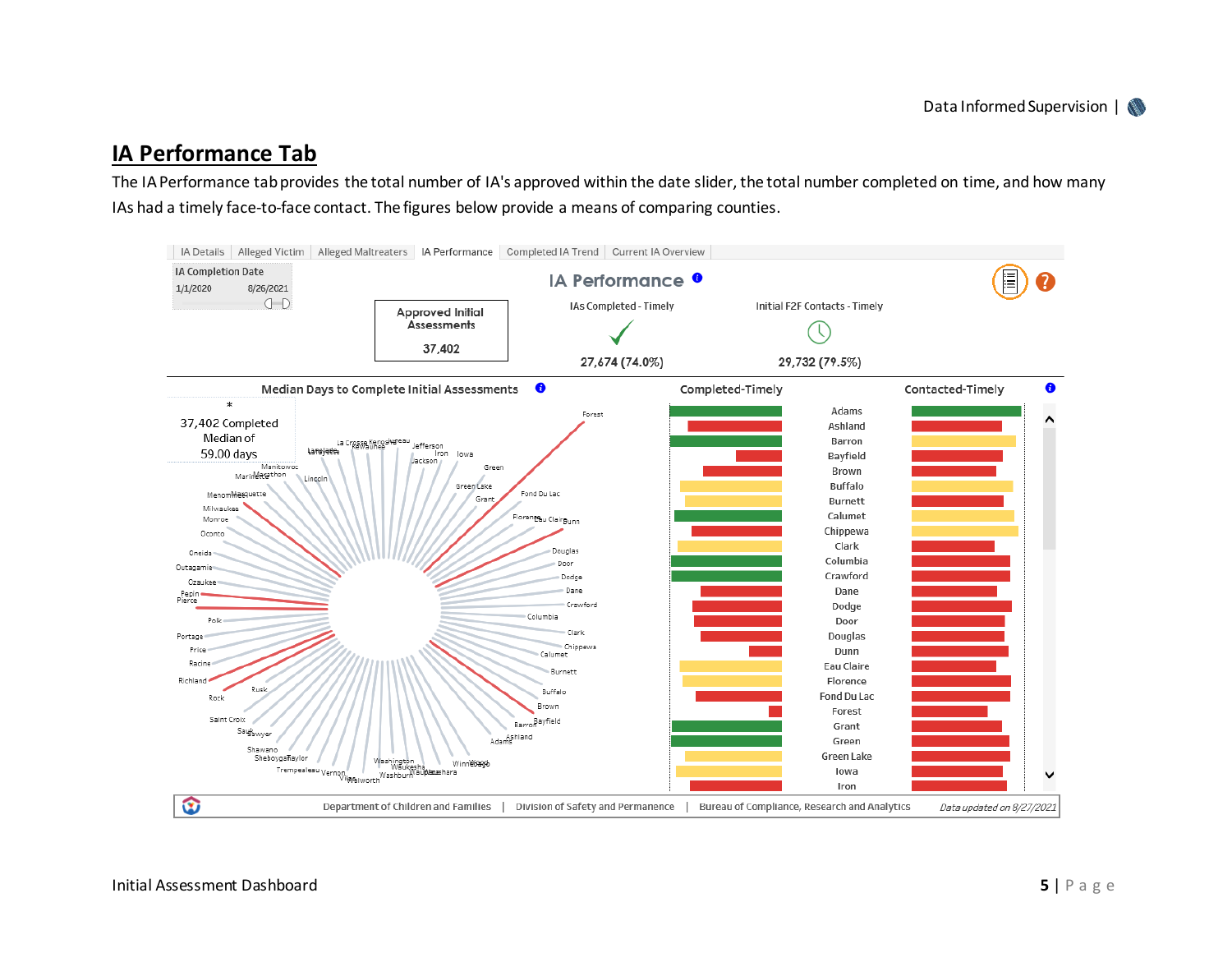## <span id="page-5-0"></span>**Completed IA Trend Tab**

The Completed IA Trend tab provides a means to view the two IA timeliness measures, by county or counties, over time. The top chart shows IA Completion timeliness by month, and the bottom chart displays IA Face-to-Face timeliness by month.